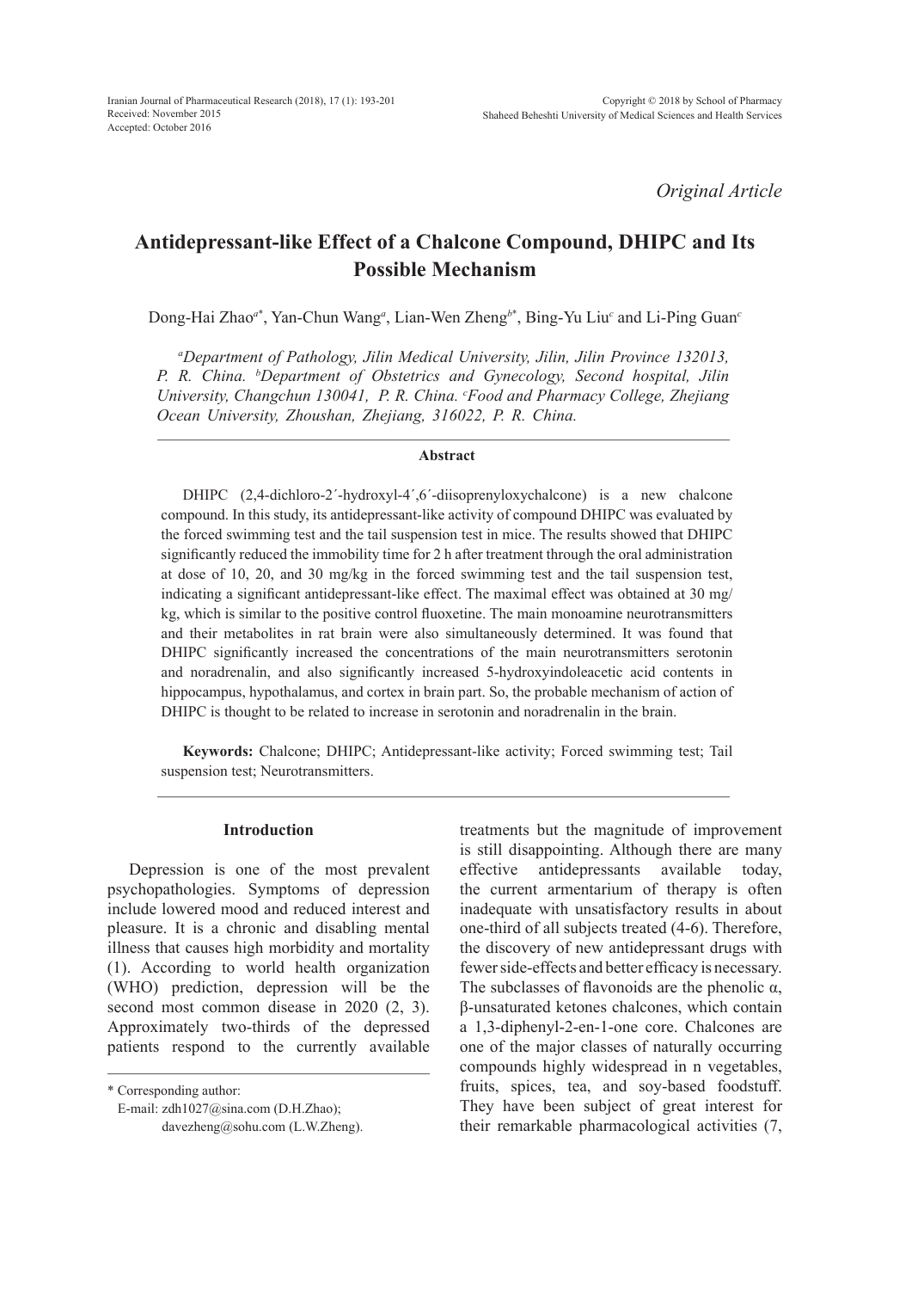

**Figure 1.** Structure of compounds 4a-4n and DHIPC. **Figure 1.** Structure of compounds 4a-4n and DHIPC.

8). In recent years, the antidepressant effects of flavonoids and chalcones have caused determination of noradrenaline, ser widespread interest and have been widely studied (9-14). In our research team search for were all purchased from Sigma (Sha the new compounds with the antidepressant-like activity, we synthesized 14 new 2′-hydroxy-4',6'-diisoprenyloxychalcone derivatives and (Shanghai, China). A evaluated for their antidepressant-like activity through injected intraperitoneally in mice. The pharmacological results showed that compound DHIPC(2,4-dichloro-2'-hydroxyl-4',6'diisoprenyloxychalcone) (Figure 1) was found to be the most antidepressant -like effect, and also it significantly reduced the duration of immobility signmeantly reduced the duration of immodifity<br>time at 10 mg/kg dose level when compared to the control ( $p < 0.001$ ) in the forced swimming which was designed after the pretest. Fluorent test and the tail suspension test (15).

In the present study, we synthesized compound DHIPC and evaluated its antidepressantlike activity in mice by two classic animal vehicle and drug solutions was 0.2 mL/2 behavior despair tests; the forced swimming test and the tail suspension test through injected isotonic saline solution immediately befo oral administration. The main monoamine neurotransmitters and their metabolites were before the test session. The procedures simultaneously determined by HPLC–ECD to investigate the probable mechanism of action of DHIPC.

#### **Experimental**

#### *Drugs, agents and animals*

DHIPC was synthesized in our laboratory (Zhejiang Ocean, Zhoushan, China) (15). Its structure was characterized using IR, <sup>1</sup>H-NMR, <sup>13</sup>C-NMR, MS and elemental analysis techniques. A positive control: fluoxetine-HCl (Sigma, Shanghai, purity > 99%) was

included. Reference standards for simultaneous determination of noradrenaline, serotonin, dopamine, and 5-hydroxyindoleacetic acid were all purchased from Sigma (Shanghai, purity > 99%). The major chemicals were monographical monographical monographical corporation were synthesized 14 new 2'-hydroxy-<br>muchased from Aldrich Chemical Corporation (Shanghai, China). All mice were obtained from the Laboratory of Animal Research, College The of Pharmacy, Zhejiang Academy of Medical Sciences.

## *Drug treatment*

antidepressant -like effect, and also it DHIPC was dissolved in 0.5% methylcellulose ty cellulose sodium and administered per-oral the initiative at decay of 10, 20, and 20, and the injection at doses of 10, 20, and 30 mg/kg, which was designed after the pretest. Fluoxetine was dissolved in sodium chloride and was also he present study, we synthesized compound administered acute per-oral injection at dose of 20 mg/kg. The volume of administration for vehicle and drug solutions was 0.2 mL/20 g of mice, and other drugs were dissolved in 0.9% isotonic saline solution immediately before use. The vehicle or test drugs were administered 2 h before the test session. The procedures in this study were performed in accordance with the National Institute of Health Guide for the Care and Use of Laboratory Animals and approved by the Ethics Committee of our Institution. All efforts were made to minimize animals suffering and to reduce the number of animals used in the experiments.

#### *Forced swimming test*

Male ICR mice  $(20 \pm 2 \text{ g})$  were used in the forced swim test under standard conditions with free access to food and water. The mice were randomly divided into five groups (8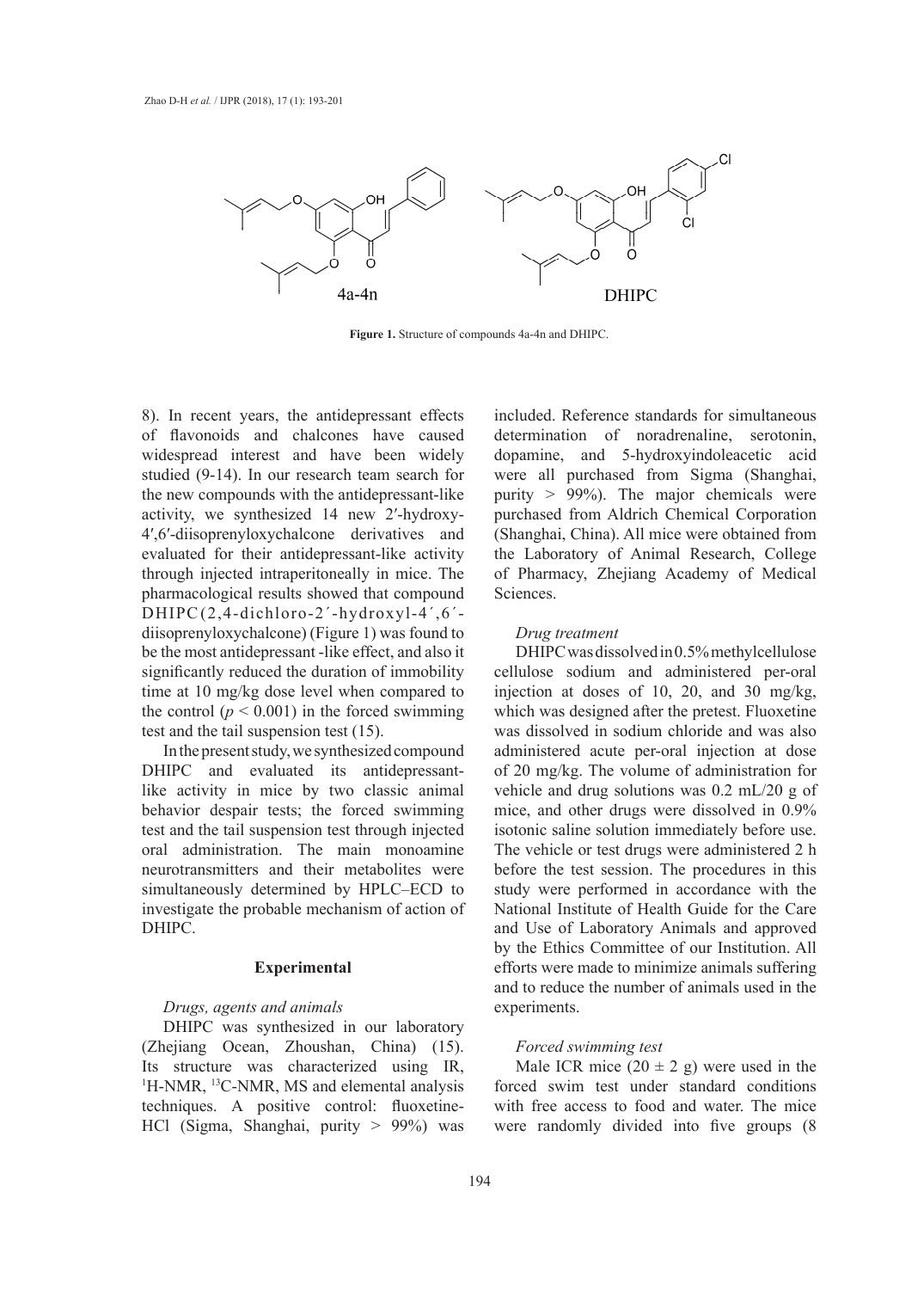mice per group were used) for the forced swim test. We used 40 male mice. On the test day, the mice were dropped once a time into a plexiglass cylinder (height 25 cm, diameter 10 cm) containing 10 cm of water at  $20 \pm 2$  °C. In this day, the mice were assigned into different groups ( $n = 8$  for each group). The vehicle or test drugs were administered 2 h before a test session oral injection. Then, the mice were dropped individually into the plexiglass cylinder and left in the water for 6 min. After the first 2 min of the initial vigorous struggling, the animals were immobile. The duration of immobility was recorded during the last 4 min of the 6 min test. All test swim sessions were recorded by a video camera positioned directly above the cylinder. Two competent observers, who were unaware of the treatment each mouse had received, scored the videotapes. Immobility period was regarded as the time spent by the mouse floating in the water without struggling and making only those movements necessary to keep its head above the water. Following swimming sessions, they were then towel dried and returned to their housing condition. The animals were used only once in this test. All the forced swim tests were performed between 11:00 am and 14:00 pm (16, 17).

#### *Tail suspension test*

Local breed, male ICR mice  $(20 \pm 2 \text{ g})$  were used in the forced swim test under standard conditions with free access to food and water. Mice were randomly divided into five groups (8 mice per group were used) for the tail suspension test*.* We used 40 male mice. Briefly, the vehicle or test drugs were administered 2 h before a test session oral injection. Then, mice were individually suspended by tail with clamp (2 cm from the tip of the end) in a box  $(25 \times 25 \times 30)$ cm) with the head 5 cm to the bottom. Testing was carried out in a darkened room with minimal background noise. All animals were suspended for total 6 min, and the duration of immobility was observed and measured during the final 4-min interval of the test. All test sessions were recorded by a video camera positioned directly above the box. Two competent observers blind to treatment scored the videotapes. Mice consider immobile only when they hung passively and completely motionless. The animals were used only once in this test. All tail suspension tests were performed between 12:00 am and 15:00 pm (18, 19).

### *Time-course of oral administration on the forced swim test*

The time-course effect of DHIPC in the forced swim test was determined. A 30 mg/kg dose of DHIPC suspension in a mixture containing 0.5% methylcellulose cellulose sodium was injected per-oral in the mice. The mice were divided into 7 groups. Subsequently, the animals were subjected to the forced swim test at various times: 0.5, 1.0, 1.5, 2.0, 3.0, 4.0, and 5.0 h.

#### *The sample preparation*

Quantification of monoamines was performed according to the method described in Chen *et al.* (20) with some modifications. The doses 30 mg/kg of DHIPC were tested the effect on neurotransmitter concentrations in the brain of rat. Rats were randomly divided into four groups (10 mice per group were used); we used 40 male mice. DHIPC (30 mg/kg), fluoxetine (30 mg/ kg), vehicle control, stress vehicle were given orally daily for 7 days. In the last day, the drugs were given 1 h prior to the test. At the end of the experiment, the rats were immediately sacrificed by cervical dislocation; the brain tissue was quickly removed, and rapidly frozen and stored at −80 °C until they were processed for biochemical estimations.

### *HPLC condition and test*

Following decapitation, the brains were rapidly removed, dissected on an ice-chilled glass plate and subsequently prefrontal hypothalamus, cortex and hippocampus were isolated. The tissues were weighed, sonicated in  $0.1M$  NaH<sub>2</sub>PO<sub>4</sub> aqueous solution including  $0.85$ mM OSA,  $0.5$  mM EDTA·Na<sub>2</sub> (ethylenediamine tetraacetic acid disodium) and centrifuged (12000×*g* for 30 min). Then, noradrenaline, serotonin, dopamine, and 5-hydroxyindoleacetic acid were assayed by HPLC-ECD. The HPLC system consisted of a microbore reverse-phase column (Shimadzu LC-10ATVP HPLC system, Shimadzu L-ECD-6A electrochemical detector, N2000 HPLC workstation software, Hypersil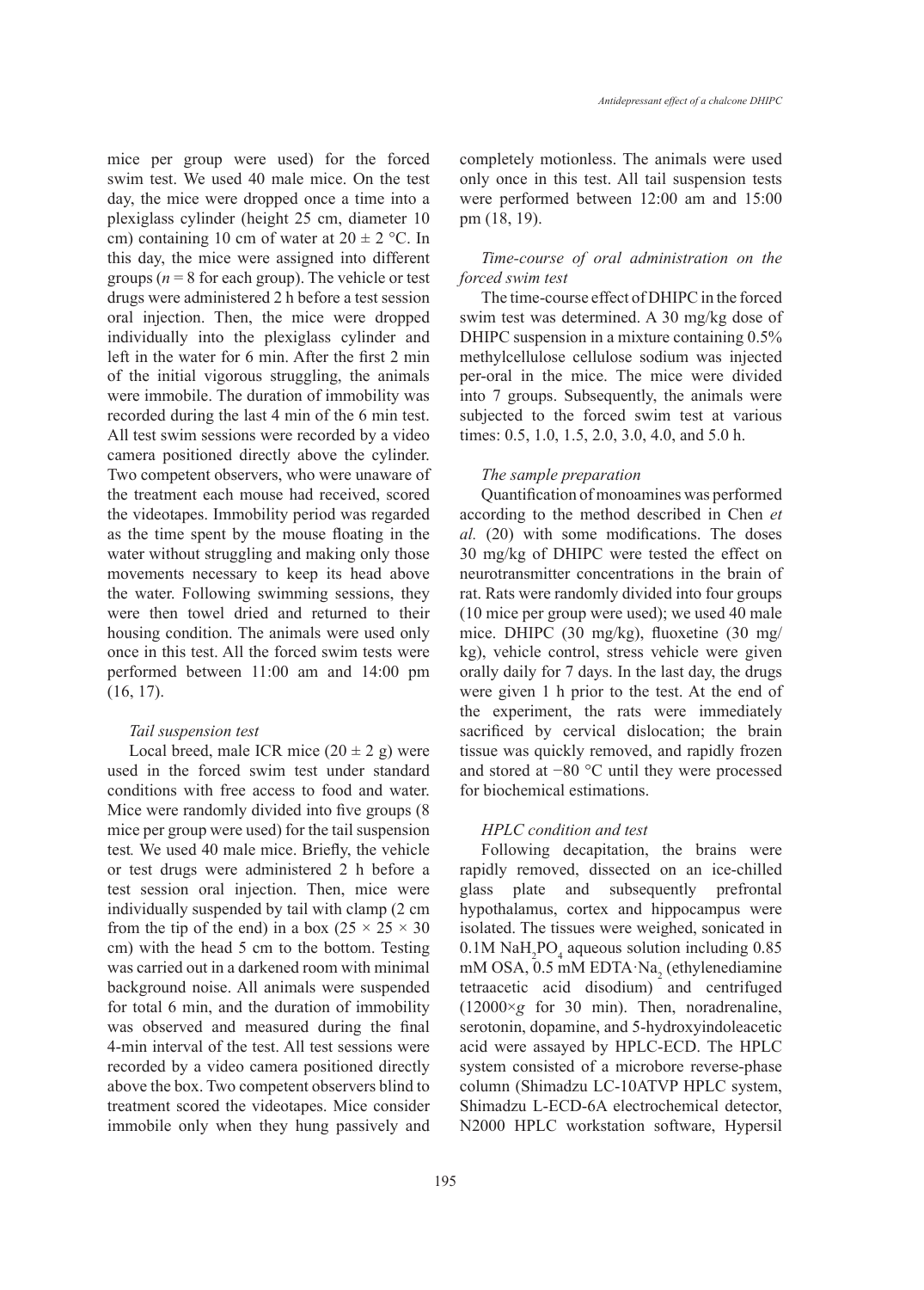

**Figure 2**. Time-course of DHIPC in the forced swim test (the number of animals at each point was 10).

ODS C18 Column 4.6 × 150 mm 5 μM Thermo, The peak effect USA). The mobile phase consisted of 0.1M  $NaH<sub>2</sub>PO<sub>4</sub>$  aqueous solution including 0.85 mM OSA,  $0.5$  mM EDTA Na<sub>2</sub> and 11% methanol adjusted to pH 3.4 with phosphate acid and filtered through 0.45 μM pore size filter. External standard curves were used to quantify the amounts of noradrenaline, serotonin, dopamine and 5-hydroxyindoleacetic acid in each sample calculated by area under curve. The volume of injection was 20 μL. The detection limit of the assay was 20 pg/g sample. The filtrate sample was used for quantification of serotonin (*Y* = 0.0529 X+0.0016, *R* = 0.9989), noradrenaline (*Y* = 0.0357 X+0.0031, *R* = 0.9991), dopamine (*Y* = 0.0628 X+0.00417, *R* = 0.9976), and 5-hydroxyindoleacetic acid (*Y* = 0.0481  $X+0.0053$ ,  $R = 0.9988$ ) by HPLC coupled with electro-chemical detection in all brain regions.

#### *Statistical analysis*

The results are expressed as mean  $\pm$  SEM n representing the number of animals. The statistical tests used were one-way analysis of variance (ANOVA) and Tukey›s test for comparison between all treatment groups using GraphPad Prism program (GraphPad Software, Inc., San Diego, USA). A *p*-value of less than 0.05 was considered statistically significant.

#### **Results and Discussion**

*Forced swimming test through injected peroral*

Firstly, the time-course effect of DHIPC in the forced swimming test was determined. The peak effect of an oral dose of 30 mg/kg DHIPC was exhibited between 0.5 and 5 h after administration (Figure 2). The peak of protection was observed 2 h after the *per-oral* injection. The time-to-peak effect was maximal at 2 h. DHIPC exhibited the antidepressant-like activity and promoted a significant decrease in the immobility time.

## *Effect on immobility periods of DHIPC through injected per-oral*

The antidepressant-like activity of DHIPC and fluoxetine on the immobility time in the forced swim test are presented in Figure 3. There was a significant change in immobility time after 2 h treatment with DHIPC at doses of 10, 20, and 30 mg/kg, which exhibited a significant decrease in the immobility times after per-oral administration, indicating a significant antidepressant-like effect. There was a significant treatment effect for dose in immobility time. The maximal effect was obtained at 30 mg/kg, which is similar to the positive control fluoxetine, and in particular led to significant reductions in the duration of the immobility time compared to the control group with  $p \le 0.001$ . To better understand the antidepressant effects of DHIPC and fluoxetine, we calculated the percentage decrease in immobility duration (% DID) using the formula % DID =  $[(Y – X)/Y] \times 100$ , where *Y* is the duration of immobility (s) in the control group, and  $X$  is the duration of immobility  $(s)$ in the test group. The duration of immobility in the forced swim test was reduced and the % DID increased by three doses of DHIPC in the forced swim test. As shown in Table 1, the majority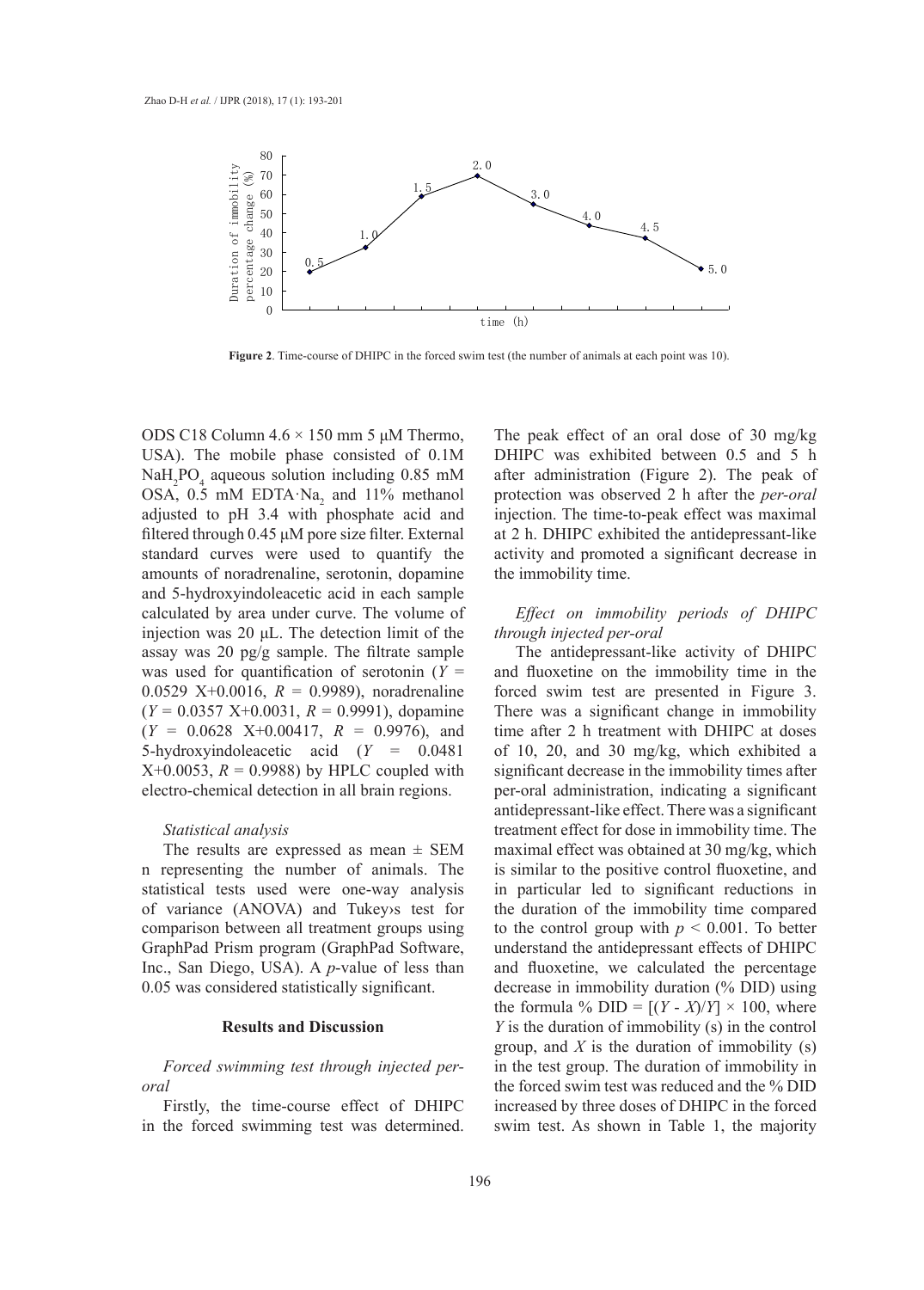

Figure 3. Effect of DHIPC on immobility time in the forced swim test in mice. Data are expressed as the mean  $\pm$  SEM ( $n = 8$ ). Symbol (\*, \*\* or \*\*\*) indicates statistically significance in comparison to vehicle at  $p < 0.05$ ,  $p < 0.01$ ,  $p < 0.001$ .

of DHIPC reduced the duration of immobility and gave high % DID values. In comparison to control group receiving the vehicle, the inhibitions were 30.46%, 46.46%, and 58.59%, respectively. Among these, the most promising antidepressant DHIPC (% DID = 58.59) reduced the immobility duration at 30 mg/kg dose level in the forced swim test, which is similar to fluoxetine (% DID =  $57.03\%$ ).

The same effects were observed for three doses of DHIPC in the tail suspension test (Figure 4), the decrease in the immobility time displayed duration of immobility (s): control:  $133.7 \pm 14.7$ , effect in a dose-compared with control (**\*** DHIPC:  $10 \text{ mg/kg} = 98.2 \pm 11.5$ ,  $20 \text{ mg/kg} = 72.4$  swim test and tail

similarity to that seen in the forced swim test (as DHIPC exhibited the antidepressant-like PC reduced the duration of immobility  $\pm 12.1$ , 30 mg/kg = 65.7  $\pm$  8.4, fluoxetine = 58.4 we high % DID values. In comparison  $\pm 9.0$ , and the inhibitions were 26.55%, 45.85%, and 50.86 %, respectively, indicating a significant ons were 30.46%, 46.46%, and 58.59%, antidepressant-like effect. The maximal effect was obtained at 30 mg/kg, which is similar to  $t$  ressant DHIPC (% DID = 58.59) reduced the positive control fluoxetine, showing the el most antidepressant-like activity. These ratios Forced swim test, which is similar to results suggested that DHIPC were adequately ne (% DID = 57.03%). absorbed in mice after oral administration. These and tail suspension test and tail suspension test detects the force of the force of the force of the force of the force of the force of the force of th observed for three results also indicate that DHIPC has a significant ispension test (Figure antidepressant activity in mice during the forced swim test and tail suspension test. Furthermore, DHIPC exhibited the antidepressant-like effect in a dose-dependent manner. The forced swim test and tail suspension test detects the DHIPC in the tail suspension test (Figure antidepressant activity in mice during the ecrease in the immobility time displayed swim test and tail suspension test. Further to that seen in the forced swim test (as  $\Box$ DHIPC  $a_10 \text{ mg/kg} - 08.2 + 11.5, 20 \text{ mg/kg} - 72.4$  swim test and tail suspansion test date



Figure 4. Effect of DHIPC on immobility time in tail suspension test in mice. Data are expressed as the mean  $\pm$  SEM ( $n = 8$ ). Symbol (\*, \*\* or \*\*\*) indicates statistically significance in comparison to vehicle at  $p < 0.05$ ,  $p < 0.01$ ,  $p < 0.001$ .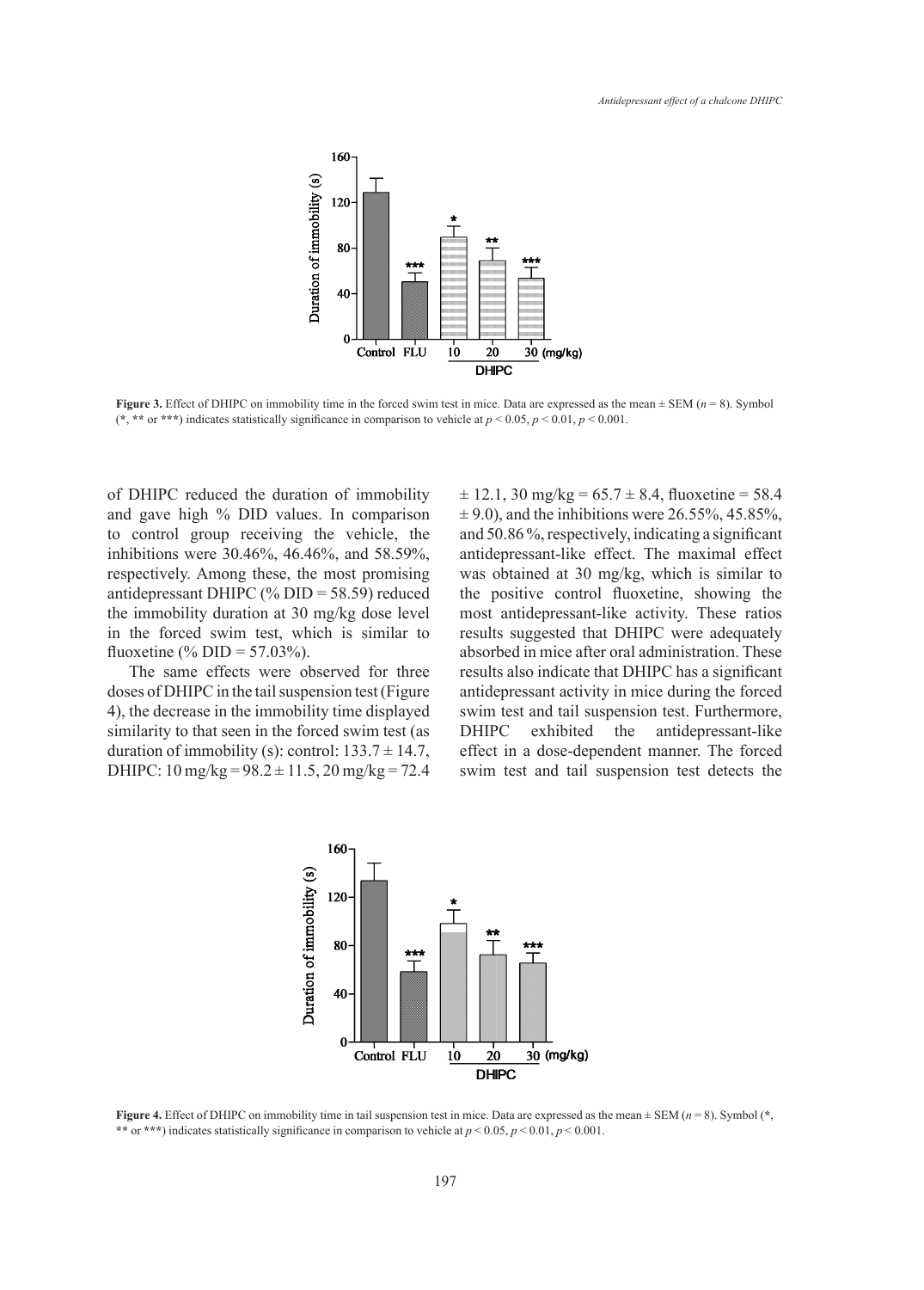|              |                  | Antidepressant activity <sup>a</sup> |                           |  |  |
|--------------|------------------|--------------------------------------|---------------------------|--|--|
| Compounds    | Dosage $(mg/kg)$ | Duration of immobility(s)            | DID $(%^{\circ})^{\circ}$ |  |  |
|              | 10               | $89.5 \pm 9.8^*$                     | 30.46                     |  |  |
| <b>DHIPC</b> | 20               | $68.9 \pm 11.3$ <sup>**</sup>        | 46.46                     |  |  |
|              | 30               | $53.3 \pm 11.3$ <sup>**</sup>        | 58.59                     |  |  |
| fluoxetine   | 20               | $55.3 \pm 8.1***$                    | 57.03                     |  |  |
| Control      |                  | $128.7 \pm 12.7$                     |                           |  |  |

|  |  | <b>Table 1.</b> Evaluation of the antidepressant-like activity of DHIPC in the forced swim test. |  |  |  |  |  |
|--|--|--------------------------------------------------------------------------------------------------|--|--|--|--|--|
|--|--|--------------------------------------------------------------------------------------------------|--|--|--|--|--|

a DHIPC and fluoxetine were administered intraperitoneally. Values are the mean ± SEM (*n* = 8). **\***Significantly different compared with control ( $p < 0.05$ ,  $\binom{*}{p} < 0.01$ ,  $\binom{*}{p} < 0.001$ ).

b% DID: percentage decrease in immobility duration.

anti-immobility effects of a wide array of antidepressants, involving monoamine oxidase inhibitors, tricyclic antidepressants, selective serotonin reuptake inhibitors, and the atypical antidepressants. Thus, the antidepressant effects of DHIPC may be include one of the mechanisms of the established agents as described above (21, 22).

## *Probable mechanisms of antidepressant-like activity of DHIPC*

The levels of monoamine neurotransmitters and their metabolites detected in rat brain are summarized in Tables 2 and 3. Interestingly, in this study, we found that DHIPC significantly increased noradrenaline and serotonin concentrations at the highest doses in rat hypothalamus, hippocampus and cortex in both the forced swim test and tail suspension test, similar to the positive control drug fluoxetine. No significant changes in dopamine levels in all measured brain regions observed following DHIPC administration compared with the stress vehicle group, while there are also significant changes in 5-hydroxyindoleacetic acid levels in some brain parts, especially in hypothalamus, indicating a reduced serotonin metabolism. Our findings suggest that the antidepressant-like

**Table 2.** Effects of DHIPC treatment on neurotransmitter concentrations the forced swim test.

| <b>Region</b> | Group           | serotonin                       | noradrenaline                   | 5-hydroxyindoleacetic acid      | dopamine                       |
|---------------|-----------------|---------------------------------|---------------------------------|---------------------------------|--------------------------------|
| hypothalamus  | stress vehicle  | $245.2 \pm 11.4^z$              | $193.7 \pm 10.2^z$              | $355.1 \pm 24.6^z$              | $209.3 \pm 13.4$               |
|               | <b>DHIPC</b>    | $467.7 \pm 48.9^{\circ}$        | $297.7 \pm 11.6^{b,z}$          | $512.2 \pm 17.2^a$              | $199.7 \pm 10.6$               |
|               | fluoxetine      | $475.2 \pm 51.4^{\circ}$        | $305.3 \pm 47.1^{\circ}$        | $585.6 \pm 26.5^{a,z}$          | $186.9 \pm 9.3$                |
|               | vehicle control | $605.4 \pm 12.2^{\text{a}}$     | $486.4 \pm 57.4^{\circ}$        | $914.2 \pm 35.1^a$              | $192.4 \pm 34.3$               |
| hippocampus   | stress vehicle  | $267.4 \pm 11.7$ <sup>y</sup>   | $107.3 \pm 9.3^z$               | $295.4 \pm 19.6^y$              | $40.3 \pm 10.6$                |
|               | <b>DHIPC</b>    | $334.5 \pm 9.6^{b,z}$           | $173.3 \pm 10.8^z$              | $389.6 \pm 25.7$ <sup>b,z</sup> | $42.6 \pm 13.3$                |
|               | fluoxetine      | $357.1 \pm 14.2$ <sup>b,z</sup> | $184.1 \pm 12.6$ <sup>b,z</sup> | $357.7 \pm 17.8$ <sup>b,y</sup> | $39.9 \pm 7.9$                 |
|               | vehicle control | $501.2 \pm 46.1^{\circ}$        | $245.3 \pm 14.4^b$              | $809.7 \pm 20.5^{\circ}$        | $50.3 \pm 12.6^z$              |
| cortex        | stress vehicle  | $204.2 \pm 28.5^z$              | $154.1 \pm 13.1^z$              | $177.5 \pm 13.8$ <sup>y</sup>   | $1013.4 \pm 65.1^z$            |
|               | <b>DHIPC</b>    | $451.7 \pm 22.7$ <sup>b</sup>   | $196.2 \pm 9.8$ °               | $186.3 \pm 15.6^y$              | $1103.4 \pm 73.0$ <sup>y</sup> |
|               | fluoxetine      | $479.2 \pm 40.3$ <sup>b,z</sup> | $201.1 \pm 8.4^b$               | $197.7 \pm 12.4^z$              | $1109.2 \pm 68.1^z$            |
|               | vehicle control | $645.7 \pm 60.2^{\circ}$        | $223.5 \pm 20.8^{\rm b}$        | $299.2 \pm 15.7$ <sup>b</sup>   | $1810 \pm 98$ <sup>c</sup>     |

The dose of DHIPC and fluoxetine was 30 mg/kg. Neurotransmitter concentrations were expressed as ng/g per brain region wet weight. Data expressed as mean ± SEM (*n =* 10). Statistical analysis of data was carried out by one-way analysis of variance followed by the Turkey's test.  $^{8}p < 0.001$ ,  $^{6}p < 0.01$ ,  $^{6}p < 0.05$  *vs*. Stress vehicle,  $^{8}p < 0.001$ ,  $^{7}p < 0.01$ ,  $^{7}p < 0.05$  *vs.* vehicle control.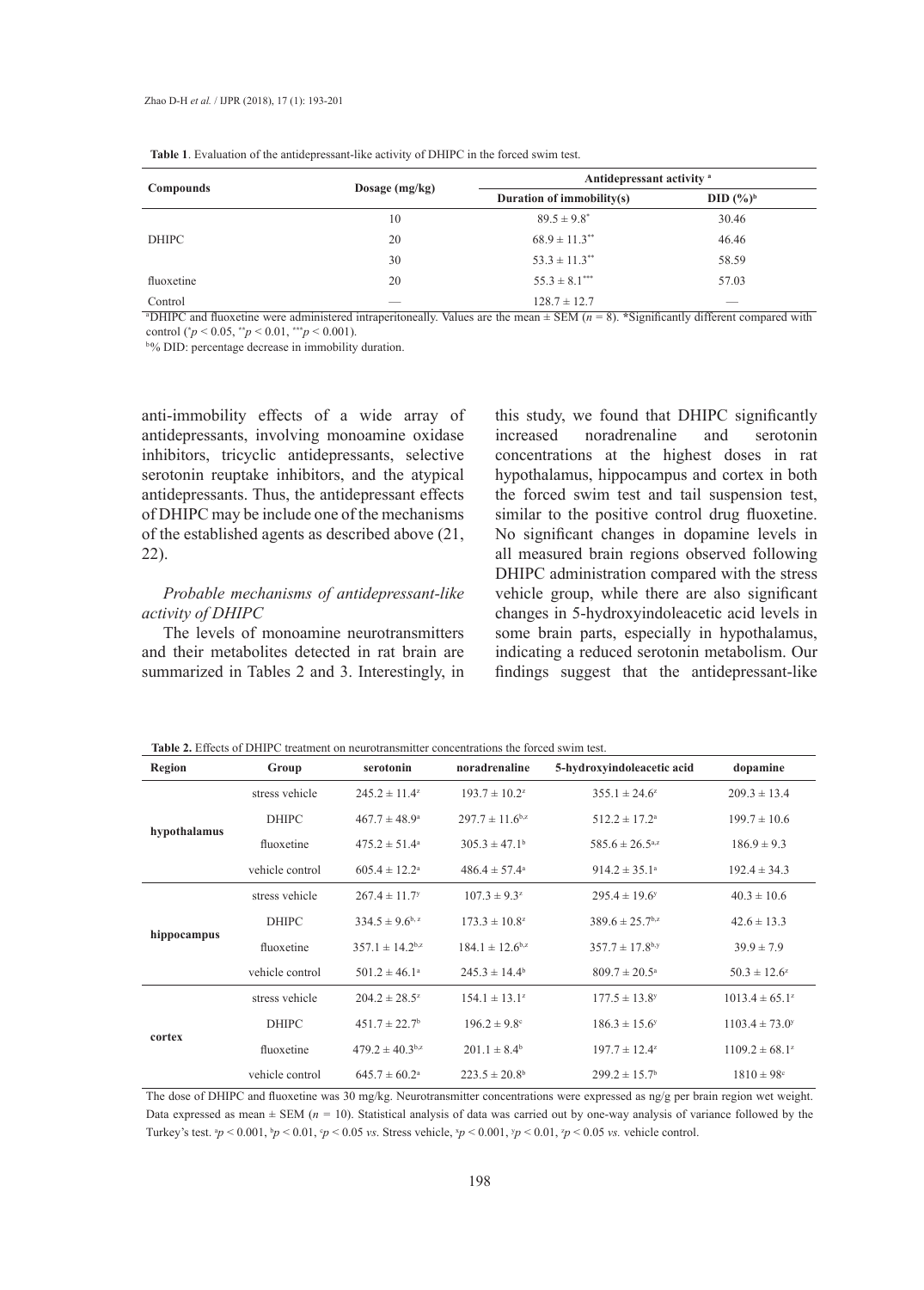| Region       | Group           | serotonin                     | noradrenaline                  | 5-hydroxyindoleacetic acid       | dopamine                       |
|--------------|-----------------|-------------------------------|--------------------------------|----------------------------------|--------------------------------|
| hypothalamus | stress vehicle  | $255.1 \pm 22.4$ <sup>x</sup> | $55.8 \pm 6.2^z$               | $415.2 \pm 38$                   | $109.1 \pm 10.8^z$             |
|              | <b>DHIPC</b>    | $385.1 \pm 23.6^b$            | $99.7 \pm 7.6c^{2}$            | $843.4 \pm 65^{a,z}$             | $106.4 \pm 9.3$                |
|              | fluoxetine      | $397.1 \pm 20.4^b$            | $101.5 \pm 6.4^{b,z}$          | $866.5 \pm 48.2^{\text{a,z}}$    | $117.2 \pm 13.2$               |
|              | vehicle control | $732.4 \pm 50.8^{\circ}$      | $199.7 \pm 11.2^{\text{a}}$    | $901.1 \pm 92^x$                 | $188.3 \pm 12.4^{\circ}$       |
| hippocampus  | stress vehicle  | $132.4 \pm 10.5^y$            | $103.1 \pm 5.7$ <sup>y</sup>   | $1313.5 \pm 73.3$ <sup>y</sup>   | $76.2 \pm 5.4^z$               |
|              | <b>DHIPC</b>    | $242.4 \pm 10.0^{b,y}$        | $163.9 \pm 8.8$ <sup>b,z</sup> | $1583.6 \pm 30.7$ <sup>b,z</sup> | $78.4 \pm 5.3$                 |
|              | fluoxetine      | $250.8 \pm 9.1^{b,y}$         | $194.2 \pm 6.8^{a,z}$          | $1521.4 \pm 42.7$ <sup>b</sup>   | $80.6 \pm 4.8$                 |
|              | vehicle control | $682.1 \pm 40.8^a$            | $291.6 \pm 11.1^a$             | $1129.2 \pm 59.7$                | $93.6 \pm 9.1$ °               |
| cortex       | stress vehicle  | $342.4 \pm 19.5$ <sup>y</sup> | $96.5 \pm 9.9^x$               | $190.2 \pm 13.4$ <sup>x</sup>    | $1381.3 \pm 59.1$ <sup>y</sup> |
|              | <b>DHIPC</b>    | $498.5 \pm 25.4^{\circ}$      | $125.4 \pm 6.9^{\circ}$        | $149.1 \pm 7.6^z$                | $1130.4 \pm 63.3^z$            |
|              | fluoxetine      | $554.5 \pm 44.3^a$            | $146.8 \pm 5.4^b$              | $150.2 \pm 10.4^z$               | $1248.1 \pm 99.1^z$            |
|              | vehicle control | $673.5 \pm 62.3^{\circ}$      | $241.7 \pm 9.8^{\circ}$        | $339.4 \pm 11.7^{\circ}$         | $2134.1 \pm 142.1^{\circ}$     |

**Table 3.** Effects of DHIPC treatment on neurotransmitter concentrations in the tail suspension test.

The dose of DHIPC and fluoxetine was 30 mg/kg. Neurotransmitter concentrations were expressed as ng/g per brain region wet weight. Data expressed as mean  $\pm$  SEM ( $n = 10$ ). Statistical analysis of data was carried out by one-way analysis of variance followed by the Turkey's test.  $^{8}p < 0.001$ ,  $^{6}p < 0.01$ ,  $^{6}p < 0.05$  *vs*. Stress vehicle,  $^{3}p < 0.001$ ,  $^{7}p < 0.01$ ,  $^{7}p < 0.05$  *vs.* vehicle control.

activity of DHIPC is likely mediated through increased noradrenaline and serotonin levels in the central nervous system. Some studies have also shown the adaptogenic effect of the plant extract via normalization of the various stress parameters and monoaminergic levels, which may provide a clue that the extract is bringing their possible antidepressant effect through restoration of normal monoaminergic neurotransmitters (23, 24). Dysregulation of the central nervous system neurotransmitters noradrenaline, serotonin, and dopamine are thought to play a role in the pathogenesis of depression.

The majority of studies have focused on the noradrenaline and serotonin systems. A metabolic disorder of monoamine neurotransmitters is believed to be the main biochemical cause of depression, and increasing the levels of monoamine neurotransmitters in the central nervous system can alleviate the symptoms of depression (25-27). Reduced concentrations of 5-hydroxyindol-eacetic acid have been observed in the brains of patients and animals experiencing stress and depression, indicating a dysfunction of the serotonergic system (29, 30).

#### **Conclusions**

In conclusion, DHIPC evaluated the antidepressant-like effect in the forced swim test and tail suspension test through the oral administration.

The results displayed that DHIPC significantly reduced the immobility time in the forced swim test and tail suspension test in mice at dose of 10, 20, and 30 mg/kg in mice and showed the antidepressant-like activity. In addition, DHIPC significantly increased the concentrations of serotonin, noradrenalin, and 5-hydroxyindoleacetic acid contents in hippocampus, hypothalamus, and cortex in brain part. So, the probable mechanism of action of DHIPC is thought to be related to increase in serotonin and noradrenalin in the brain.

#### **Acknowledgments**

This work was supported by the Science and Technology Project of Zhoushan City of China (No. 2015C41015), and Key Projects of Jilin Provincial Education Department of China (No. JJKH2017412KJ).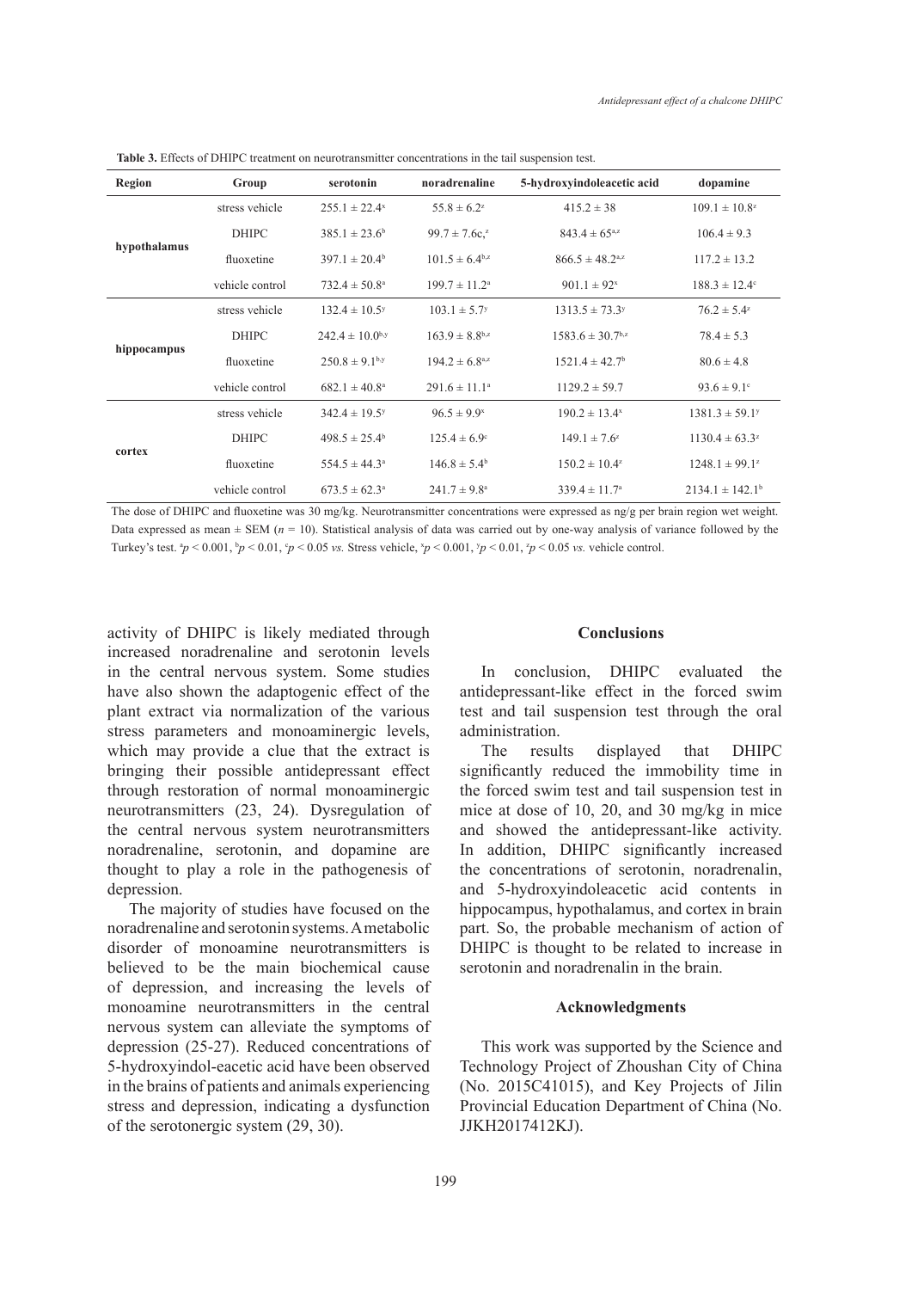#### **References**

- Gaffrey MS, Luby JL and Barch DM. Towards the (1) study of functional brain development in depression: An interactive specialization approach. *Neurobiol Dis.* (2013) 52: 38-48.
- Lopez AD and Murray CC. The global burden of (2) disease, 1990-2020. *Nat. Med.* (1998) 4: 1241-3.
- World Health Organization (WHO). Available from: (3) URL: http://www.who.int/mediacentre/news/notes/ 2012/mental\_ health\_day\_20121009/en/ (accessed 9, October, 2012).
- Thaes ME, Corya SA, Osuntokun O, Case M, (4) Henley DB, Sanger TM, Watson SB and Dubé S. A randomized, double-blind comparison of olanzapine/ fluoxetine combination, olanzapine, and fluoxetine in treatment-resistant major depressive disorder. *J. Clin. Psychiatry* (2007) 68: 224-6.
- (5) Bhattamisra SK, Khanna VK, Agrawal AK, Singh PN and Singh SK. Antidepressant activity of standardised extract of *marsilea minuta* Linn. *J. Ethnopharmacol.* (2008) 117: 51-7.
- Manáses GC, Ana María MA, Enrique JF, Silvia (6) M, Elsa VZ, Alejandro Z, Jaime T and Maribel HR. Isosakuranetin-5-*O*-rutinoside: A new flavanone with antidepressant activity isolated from *salvia elegans vahl*. *Molecules* (2013) 18: 13260-70.
- (7) Sahu NK, Balbhadra SS, Choudhary J and Kohli DV. Exploring pharmacological significance of chalcone scaffold: A review. *Curr. Med. Chem.* (2012) 19: 209- 25.
- Maria JM, Saleta VR, Eugenio U and Lourdes S. (8) Potential pharmacological uses of chalcones: A patent review (from June 2011-2014). *Expert. Opin. Ther. Pat.* (2014) 25: 1-16.
- An L, Zhang YZ, Jiang N, Liu XM, Zhao N, Yuan L (9) and Li YF. Role for serotonin in the antidepressantlike effect of a flavonoid extract of Xiaobuxin-Tang. *Pharmacol. Biochem. Behav*. (2008) 89:572-80.
- $(10)$  Li RP, Zhao D, Qu R, Fu Q and Ma SP. The effects of apigenin on lipopolysaccharide-induced depressivelike behavior in mice. *Neurosci. Lett.* (2015) 594: 17- 22.
- Özgür DC, Ümide DÖ and Umut ÌÜ. Antidepressant-(11) like effect of vitexin in BALB/c mice and evidence for the involvement of monoaminergic mechanisms. *Eur. J. Pharmacol*. (2013) 699: 250-7.
- (12) Sui X, Quan YC, Chang Y, Zhang RP, Xu YF and Guan LP. Synthesis and studies on antidepressant activity 2ꞌ,4ꞌ,6ꞌ-trihydroxychalcone derivatives. *Med. Chem. Res.* (2012) 21: 1290-6.
- (13) Zhao DH, Sui X, Qu YL, Yang LY, Wang X and Guan LP. Synthesis and studies on antidepressant effect of 5,7-dihydroxyflavanone derivatives. *Asian J. Chem.* (2011) 23: 1129-32.
- (14) Zhen XH, Quan YC, Peng Z, Han Y, Zheng ZJ and Guan LP. Design, synthesis, and potential antidepressantlike activity of 7-prenyloxy-2,3-dihydroflavanone derivatives. *Chem. Biol. Drug Des.* (2016) 87: 858-66.
- (15) Guan LP, Zhao DH, Chang Y, Sun Y, Ding XL and Jiang JF. Design, synthesis and antidepressant activity evaluation 2´-hydroxy-4´,6´-diisoprenyloxychalcone derivatives. *Med. Chem. Res.* (2013) 22: 5218- 26.
- $(16)$  Malick JB. Yohimbine potentiation as predictor of antidepressant action. In: Enna SJ, Malick JB and Richelson E. (eds.) *Antidepressants: Neurochemical, behavioral and cinical perspectives.* Raven Press, New York (1981) 129-39.
- Wu M, Zhang H, Zhou C, Jia H, Ma Z and Zou Z. (17) Identification of the chemical constituents in aqueous extract of Zhi-Qiao and evaluation of its antidepressant effect. *Molecules* (2015) 20: 6925-40.
- $(18)$  Steru L, Chermat R, Thierry B and Simon P. The tail suspension test: A new method for screening antidepressants in mice. *Psychopharmacology* (1985) 85: 367-70.
- (19) Voiculescu SE, Rosca AE, Zeca V, Zagrean L and Zagrean AM. Impact of maternal melatonin suppression on forced swim and tail suspension behavioral despair tests in adult offspring. *J. Med. Life* (2015) 8: 202 -6.
- (20) Chen PJ, Hsieh CL, Su KP, Hou YC, Chiang HM and Sheen LY. Rhizomes of *Gastrodia elata* B(L) possess antidepressant-like effect via monoamine modulation in subchronic animal model. *Am. J. Chin. Med.* (2009) 37: 1113-24.
- (21) Yu HL, Deng XQ, Li YJ, Li YC, Quan ZS and Sun XY. *N*-palmitoylethanolamide, an endocannabinoid, exhibits antidepressant effects in the forced swim test and the tail suspension test in mice. *Pharmacol. Rep.*  (2011) 63: 834-49.
- $(22)$  Cai L, Li R, Tang WJ, Meng G, Hu XY and Wu TN. Antidepressant-like effect of geniposide on chronic unpredictable mild stress-induced depressive rats by regulating the hypothalamus-pituitary-adrenal axis. *Eur. Neuropsychopharmacol*. (2015) 25: 1332-41.
- SM. Basic psychopharmacology of antidepressants, part 1: Antidepressants have seven distinct mechanisms of action. *J. Clin. Psychiatry* (1998) 59: 5-14. (23)
- Wang WX, Hu XY, Zhao ZY, Liu P, Hu YC, (24) Zhou JP, Zhou DF, Wang ZB, Guo D and Guo HZ. Antidepressant-like effects of liquiritin and isoliquiritin from *Glycyrrhiza uralensis* in the forced swimming test and tail suspension test in mice. *Prog. Neuropsychopharmacol. Biol. Psychiatry* (2008) 32: 1179-84.
- (25) Mirshafa SA, Azadbakht M and Ahangar N. study of antidepressant and sedative-hypnotic activity of hydroalcoholic extract of *Asperugo procumbens* L. Aerial parts in mice. *Iran J. Pharm. Res.* (2013) 12: 529-35.
- (26) Roczniak W, Babuśka-Roczniak M, Kwapuliński J, Brodziak-Dopierał B, Widuchowski W, Cipora E, Nowak P and Oświęcimska JM. The effect of central noradrenergic system lesion on dopamine (DA) and serotonin (5-HT) synthesis rate following administration of  $5-HT_3$  receptor ligands in chosen parts of the rat brain. *Pharmacol. Rep.*